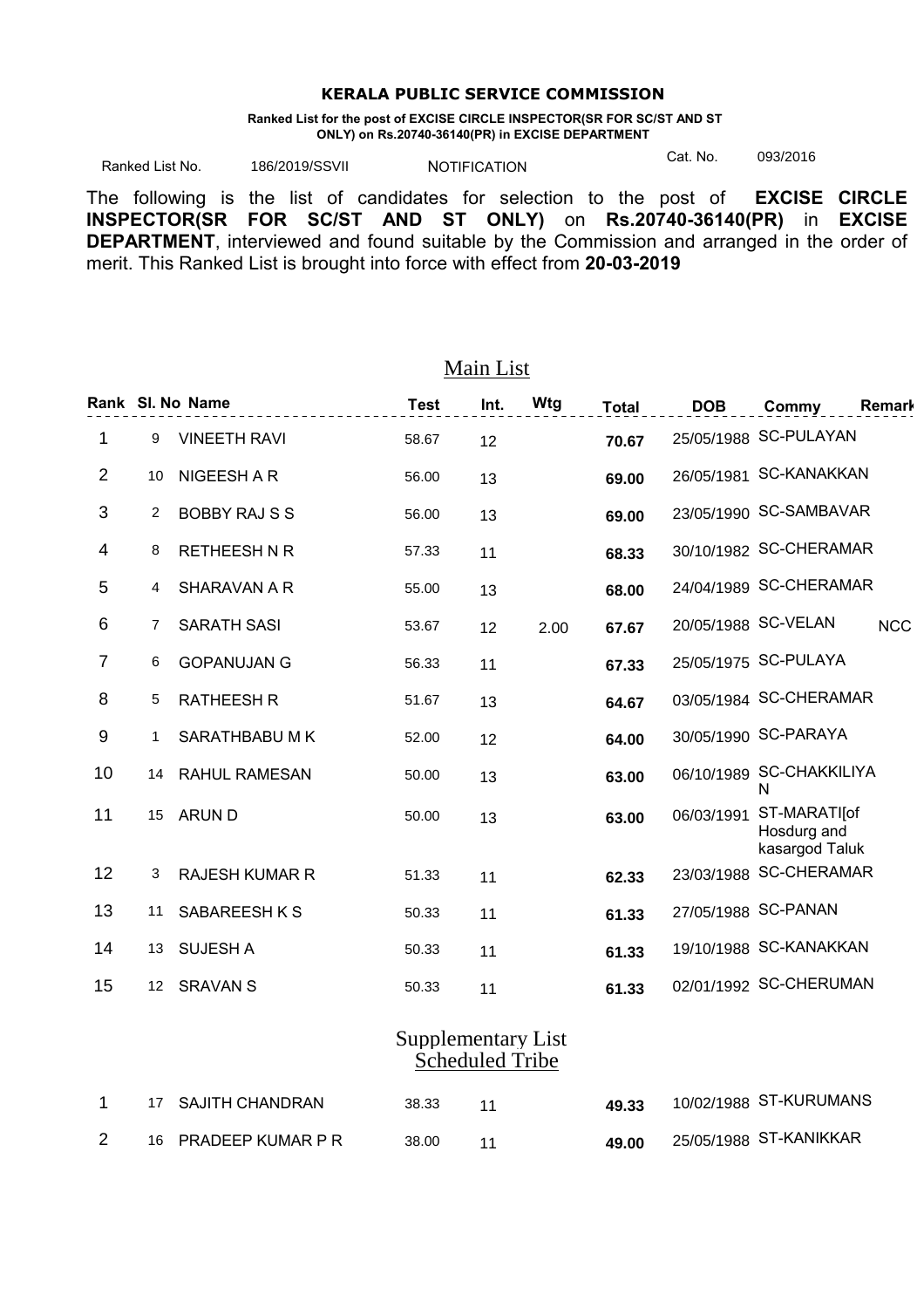| Rank SI, No Name<br>$\bullet$ $\bullet$ . In the state $\bullet$ $\bullet$ $\bullet$ $\bullet$ $\bullet$ $\bullet$ $\bullet$ is the state $\bullet$ . Then if $\bullet$ | Test                                              | Int.                     | Wta | Total | <b>DOB</b> | Commy | Rema |  |
|-------------------------------------------------------------------------------------------------------------------------------------------------------------------------|---------------------------------------------------|--------------------------|-----|-------|------------|-------|------|--|
|                                                                                                                                                                         |                                                   | <b>EXCISE DEPARTMENT</b> |     |       |            |       |      |  |
| 186/2019/SSVII<br>No.                                                                                                                                                   | EXCISE CIRCLE INSPECTOR(SR FOR SC/ST AND ST ONLY) |                          |     |       |            |       |      |  |

**SC -** Scheduled Caste**, ST -** Scheduled Tribe